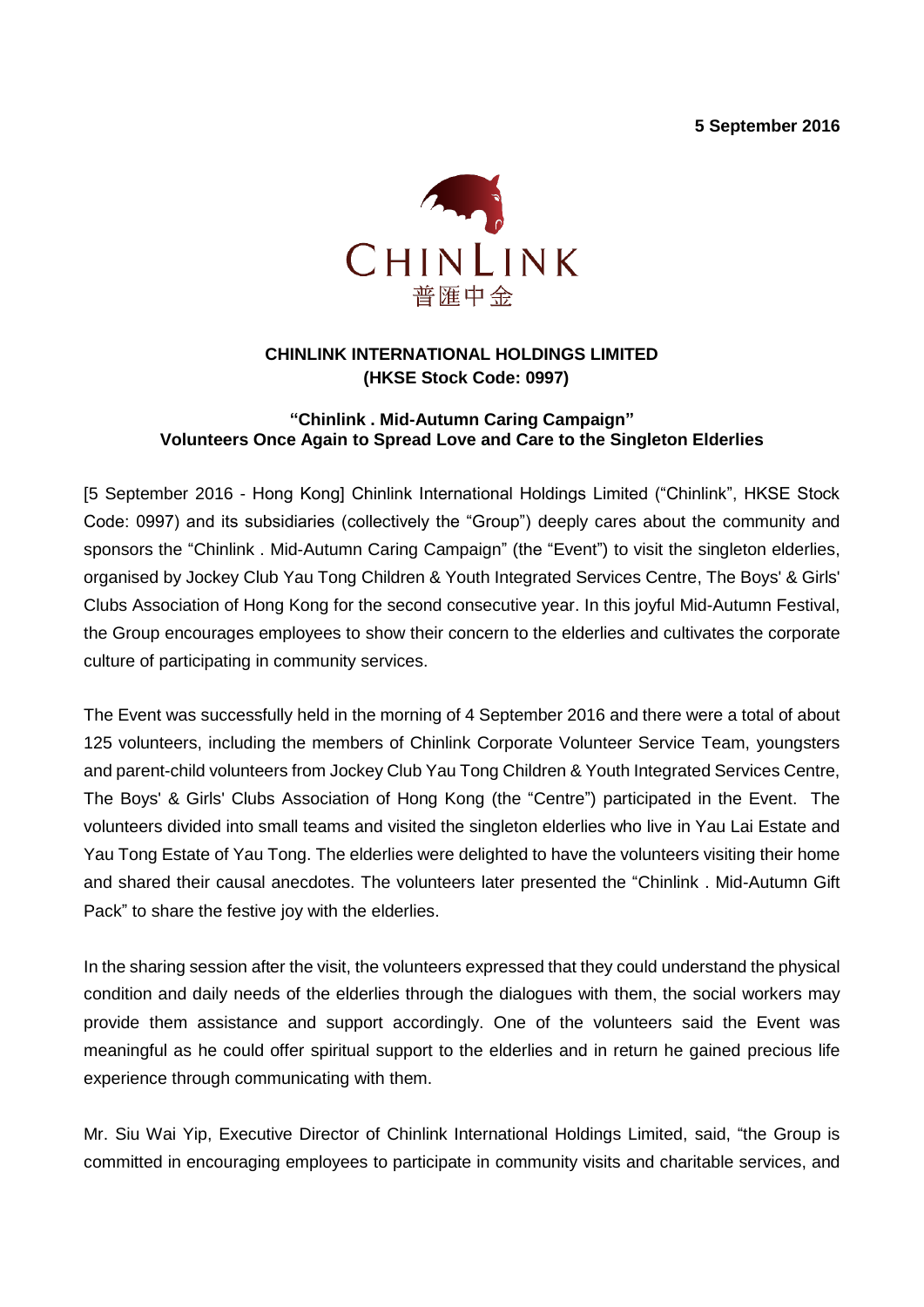continue to care for the underprivileged community, therefore, we participated in this meaningful Mid-Autumn festive visit again. Apart from cultivating patience of our employees, the Group also expects it can enhance their communications skills with the elderlies, allow them to devote time, love and care to the community and overcome the generation barriers so as to promote the message of social harmony and fulfil good corporate citizenship."

The beneficiary organization, i.e. The Boys' & Girls' Club Association of Hong Kong ("BGCA"), was established in 1936. With the founding ethos "Nurture the Young Create the Future", BGCA endeavours to facilitate the wellbeing of children and young people. The objects of BGCA include, to help children and youth attain well-balanced moral, intellectual, physical, social and aesthetic development; to nurture children and youth to be contributing citizens; to strengthen the functioning of families; to promote the concern of parents and the public for the welfare of youngsters, in particular disadvantaged groups, and to strive for the rights to which they are entitled, through concerted efforts with service recipients and the general public.



Chinlink Corporate Volunteer Service Team and volunteers from Jockey Club Yau Tong Children & Youth Integrated Services Centre, The Boys' & Girls' Clubs Association of Hong Kong visited singleton elderlies and sent festive blessings to the community.

*– End –*